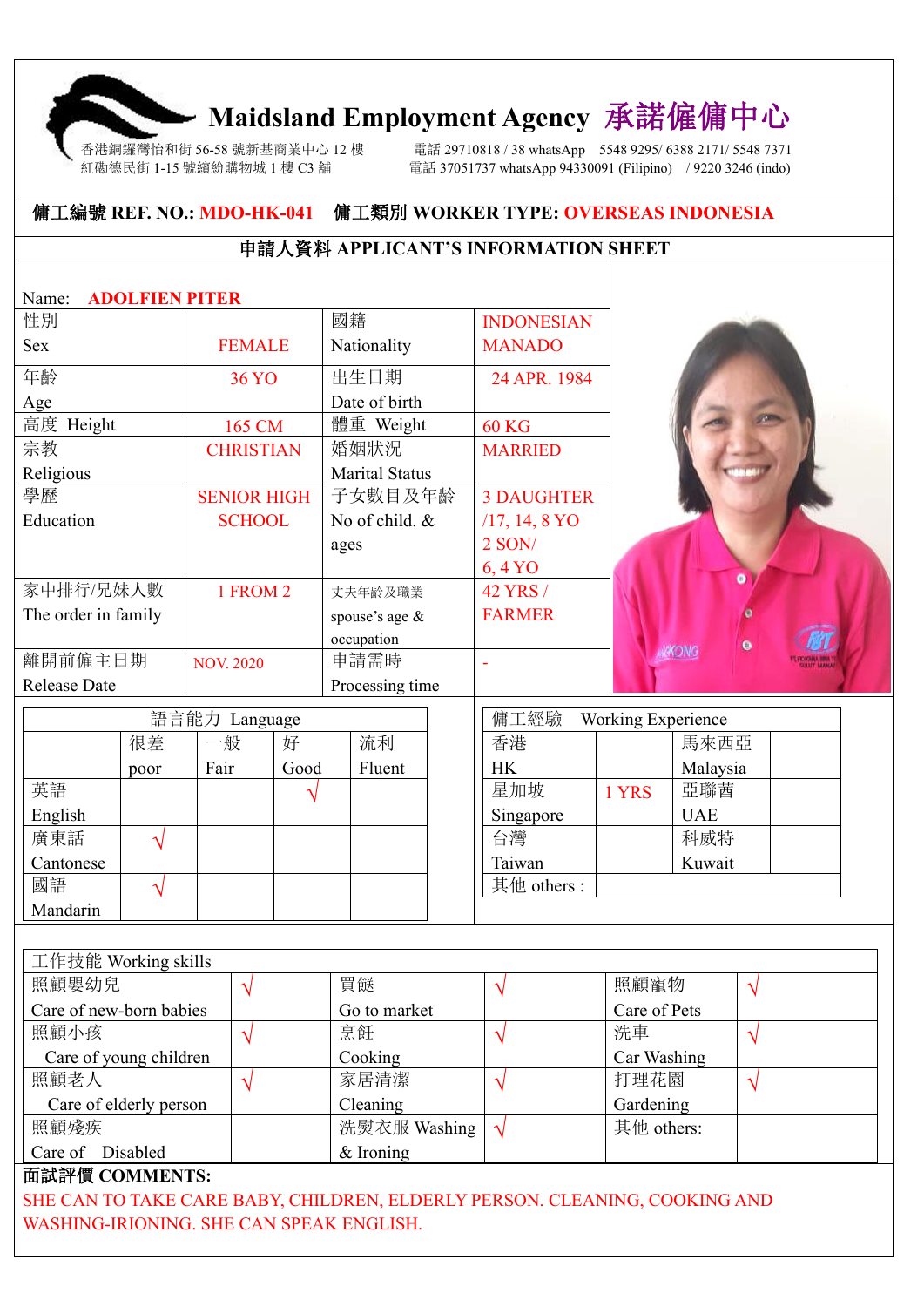|    | <b>Maidsland Employment Agency</b>                                              |                 |                                  |                                  |                       |                       | 承諾僱傭中心                |         |                                      |
|----|---------------------------------------------------------------------------------|-----------------|----------------------------------|----------------------------------|-----------------------|-----------------------|-----------------------|---------|--------------------------------------|
|    | 傭工編號: REF. NO: MDO-HK-041                                                       |                 |                                  |                                  |                       |                       |                       |         |                                      |
|    |                                                                                 |                 |                                  | 工作紀錄 Domestic Employment Records |                       |                       |                       |         |                                      |
| 1. | 僱主姓名                                                                            | <b>CHINESE-</b> |                                  | 國家                               | <b>SINGAPORE</b>      |                       | 溝通語言                  |         | <b>ENGLISH-</b>                      |
|    | Name of EMPLOYER                                                                | <b>MALAYSIA</b> |                                  | Country                          |                       |                       | Language              |         | <b>MALAY</b>                         |
|    | 工作期間 由一至                                                                        | 2019-2020       |                                  | 共有成員                             | $\overline{4}$        | 離職原因                  |                       |         | <b>WORKING TOO</b>                   |
|    | Duration From-To                                                                |                 |                                  | No. of                           |                       |                       | Reason of Leave       |         | <b>HARD AND</b>                      |
|    |                                                                                 |                 |                                  | persons                          |                       |                       |                       |         | <b>EMPLOYEER</b><br><b>TOO ANGRY</b> |
|    | 工作範圍 main duty SHE CLEANING THE HOUSE, WASHING-IRIONING, COOKING, GO TO MARKET, |                 |                                  |                                  |                       |                       |                       |         |                                      |
|    | WASH 2 CAR AND SERVE SIR, MAAM, 2 ADULT SON.                                    |                 |                                  |                                  |                       |                       |                       |         |                                      |
|    | 照料初生嬰兒 Care of new-born babies                                                  |                 | 歲數 Age:                          |                                  |                       | 照顧老人 Care of elderly  |                       |         | 歲數 Age:                              |
|    | 照顧小孩 Care of young children                                                     |                 | 歲數 Age:                          |                                  |                       |                       | 照顧傷殘 Care of disabled |         | 歲數 Age:                              |
|    | 家居清潔 House Cleaning                                                             |                 |                                  | 洗熨衫 Washing & Ironing            | $\sqrt{ }$            |                       | 洗車 Car Washing        |         | $\sqrt{ }$                           |
|    | 買餸 Go to market                                                                 |                 | 烹飪 Cooking                       |                                  |                       |                       | 打理花園 Gardening        |         |                                      |
|    | 照顧寵物 Care of pets                                                               |                 | 其他 Others:                       |                                  |                       |                       |                       |         |                                      |
|    | <b>REMARKS:</b>                                                                 |                 |                                  |                                  |                       |                       |                       |         |                                      |
|    |                                                                                 |                 |                                  |                                  |                       |                       |                       |         |                                      |
| 2. | 僱主姓名                                                                            |                 |                                  | 國家                               |                       |                       | 溝通語言                  |         |                                      |
|    | Name of EMPLOYER                                                                |                 |                                  | Country                          |                       |                       | Language              |         |                                      |
|    | 工作期間 由一至                                                                        |                 |                                  | 共有成員                             |                       | 離職原因                  |                       |         |                                      |
|    | D uration From-To                                                               |                 |                                  | No. of                           |                       |                       | Reason of Leave       |         |                                      |
|    |                                                                                 |                 |                                  | persons                          |                       |                       |                       |         |                                      |
|    | 工作範圍 main duty                                                                  |                 |                                  |                                  |                       |                       |                       |         |                                      |
|    | 照料初生嬰兒 Care of new-born babies                                                  |                 | 歲數 Age:                          |                                  | 照顧老人 Care of elderly  |                       |                       | 歲數 Age: |                                      |
|    | 照顧小孩 Care of young children                                                     |                 | 歲數 Age:<br>洗熨衫 Washing & Ironing |                                  | 照顧傷殘 Care of disabled |                       |                       |         | 歲數 Age:                              |
|    | 家居清潔 House Cleaning                                                             |                 |                                  |                                  | 洗車 Car Washing        |                       |                       |         |                                      |
|    | 買餸 Go to market                                                                 |                 | 烹飪 Cooking                       |                                  | 打理花園 Gardening        |                       |                       |         |                                      |
|    | 照顧寵物 Care of pets                                                               |                 | 其他 Others:                       |                                  |                       |                       |                       |         |                                      |
|    | <b>REMARKS:</b>                                                                 |                 |                                  |                                  |                       |                       |                       |         |                                      |
| 3. | 僱主姓名                                                                            |                 |                                  | 國家                               |                       |                       | 溝通語言                  |         |                                      |
|    | Name of EMPLOYER                                                                |                 |                                  | Country                          |                       |                       | Language              |         |                                      |
|    | 工作期間 由一至                                                                        |                 |                                  | 共有成員                             |                       | 離職原因                  |                       |         |                                      |
|    | D uration From-To                                                               |                 |                                  | No. of                           |                       |                       | Reason of Leave       |         |                                      |
|    |                                                                                 |                 |                                  | persons                          |                       |                       |                       |         |                                      |
|    | 工作範圍 main duty                                                                  |                 |                                  |                                  |                       |                       |                       |         |                                      |
|    | 照料初生嬰兒 Care of new-born babies<br>歲數 Age:                                       |                 |                                  |                                  | 照顧老人 Care of elderly  |                       |                       | 歲數 Age: |                                      |
|    | 照顧小孩 Care of young children                                                     |                 | 歲數 Age:                          |                                  |                       | 照顧傷殘 Care of disabled |                       |         | 歲數 Age:                              |
|    | 家居清潔 House Cleaning                                                             |                 |                                  | 洗熨衫 Washing & Ironing            |                       | 洗車 Car Washing        |                       |         |                                      |
|    | Go to market<br>買餸                                                              |                 | 烹飪 Cooking                       |                                  |                       |                       | 打理花園 Gardening        |         |                                      |
|    | 照顧寵物 Care of pets                                                               |                 | 其他 Others:                       |                                  |                       |                       |                       |         |                                      |
|    |                                                                                 |                 |                                  |                                  |                       |                       |                       |         |                                      |
|    | <b>REMARKS:</b>                                                                 |                 |                                  |                                  |                       |                       |                       |         |                                      |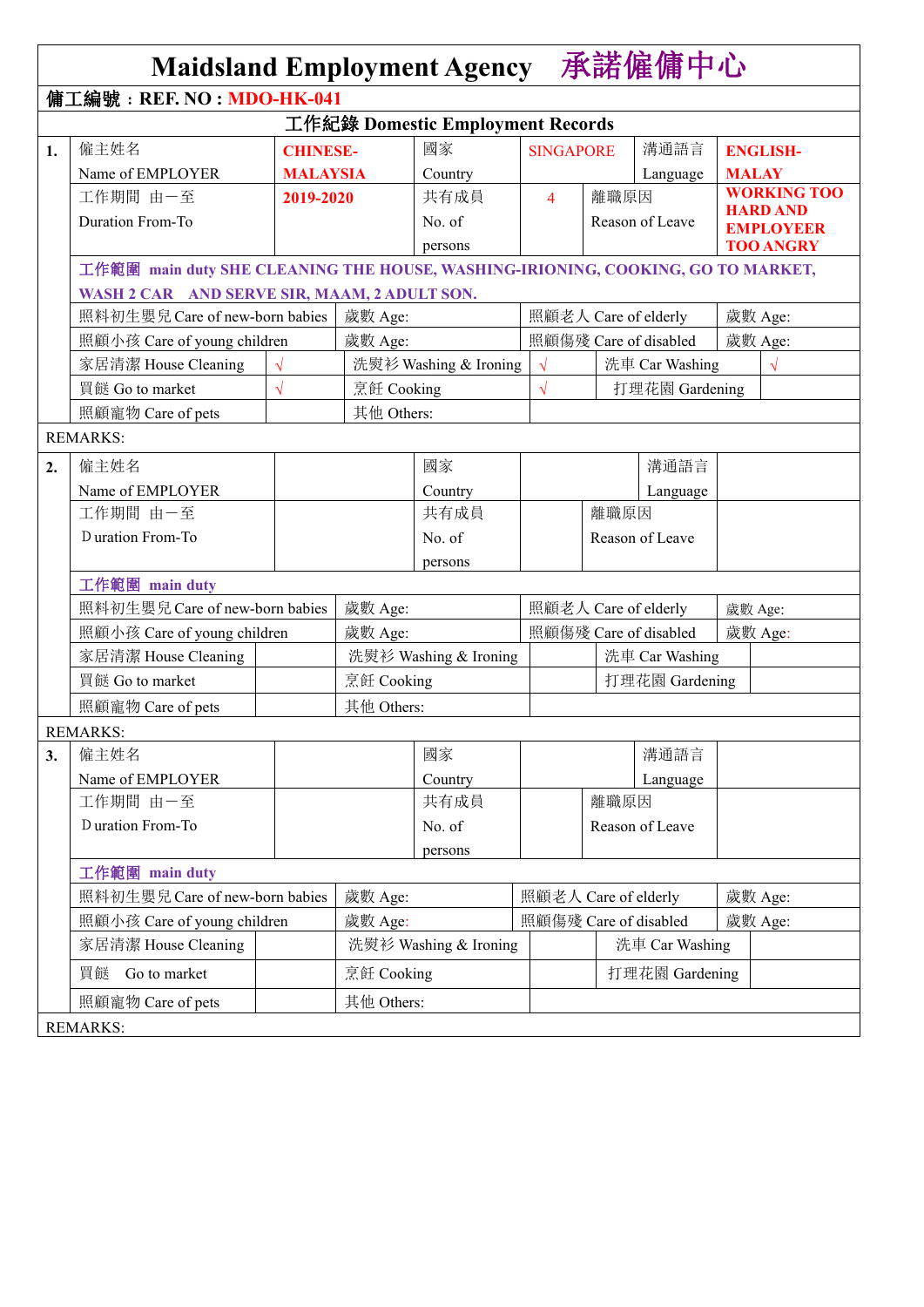| Supplementary Questions 附加問題                                                                                                                                                               | YES 是            | NO 否            |
|--------------------------------------------------------------------------------------------------------------------------------------------------------------------------------------------|------------------|-----------------|
| If your holiday is not on Sundays, do you agree?<br>若假期不在星期日, 你是否願意?                                                                                                                       | <b>SOMETIMES</b> |                 |
| If your employer asked you to work on your holidays and is willing to pay as<br>compensation, do you agree?<br>若僱主要求你在假期工作並願意支付薪金代替假期, 你是否願意?                                              |                  |                 |
| Can you touch pork?<br>你是否願意處理豬肉?                                                                                                                                                          | ٦                |                 |
| Do you eat pork?<br>你是否吃豬肉?                                                                                                                                                                | $\Delta$         |                 |
| Are you willing to take care of baby?<br>你是否願意照顧嬰孩?                                                                                                                                        |                  |                 |
| Are you willing to take care of children?<br>你是否願意照顧小孩?                                                                                                                                    |                  |                 |
| Are you willing to take care of healthy elderly?<br>你是否願意照顧長者?                                                                                                                             | ٦                |                 |
| Are you willing to take care of disabled elderly, help them to take bathing, changing<br>diaper, help them to go to toilet, and accompany to hospital?<br>你是否願意照顧老/中傷殘,幫助他們洗澡、換尿片、大小便及到醫院? |                  |                 |
| Are you willing to take care of big dogs/big pets?<br>你是否願意照顧大狗/大體型之寵物?                                                                                                                    | $\Delta$         |                 |
| Are you afraid of small dogs, or cats?<br>你是否害怕小狗或貓?                                                                                                                                       |                  |                 |
| Are you willing to work for a family without your own room?<br>你是否願意在沒有獨立房間的家庭工作?                                                                                                          |                  |                 |
| Are you willing to share job with other helpers?<br>你是否願意和其他女傭一起工作?                                                                                                                        | $\Delta$         |                 |
| Do you smoke?<br>你吸煙嗎?                                                                                                                                                                     |                  | $\triangleleft$ |
| Can you mend clothes?<br>你會縫補衣服嗎?                                                                                                                                                          | ٦                |                 |
| Can you promise to dress properly and without any make-up during working hours?<br>你是否答應在工作時,穿著整齊和不化妝?                                                                                     | $\triangleleft$  |                 |
| Are you willing to cut your hair short if your employer requested?<br>如僱主要求, 你是否願意剪短頭髮?                                                                                                    | $\Delta$         |                 |
| Do you need to wear glasses while working?<br>你工作時是否要帶眼鏡?                                                                                                                                  |                  |                 |
| 你曾患過嚴重疾病嗎?                                                                                                                                                                                 |                  |                 |
| Have you suffered from any serious illness?                                                                                                                                                |                  |                 |
| 你曾動過手術嗎?                                                                                                                                                                                   |                  |                 |
| Have you undergone any operation?                                                                                                                                                          | <b>CESAR</b>     |                 |

免責聲明: 上述資料由申請傭工提供, 本公司不會對傭工提供的資料錯誤而導致的損失承擔任何責任或賠償。 客戶需 於面試及甄選過程中自行核實相關資料。

Disclaimer: All data and information shown in this biodata is provided by the applicant. Our company is not responsible for